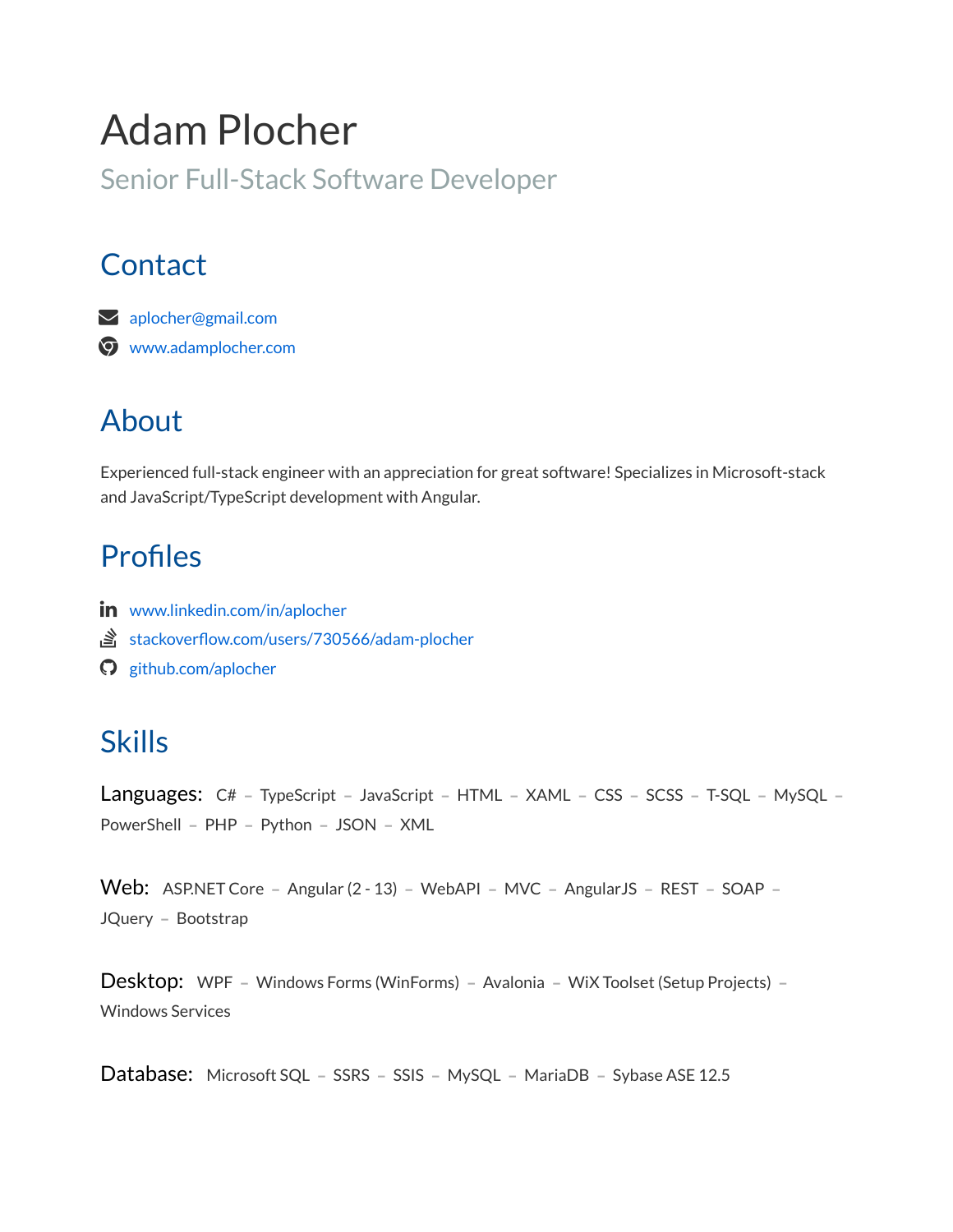Frameworks / Libraries: .NET Core 3.1, .NET 5, and .NET 6 - .NET Framework - Entity Framework - Azure Service Fabric - AutoFac - NativeScript - MSTest - NUnit

Tools (IDEs, etc.): Microsoft Visual Studio - SQL Server Management Studio (SSMS) - VS Code vim – Postman – Azure Data Studio – Android Studio – WebStorm – SQL Profiler – Fiddler – Beyond Compare

Source Control / CI / CD / Project Tracking: Azure DevOps - Azure Pipelines - TFS (Git and TFVC) – Git – Jira – Confluence – TeamCity – Octopus – Subversion – SourceGear Vault – CruiseControl.NET

 $CLI:$  git – npm – dotnet – docker – docker-compose – ng – tns – wsl – bash – webpack –  $power - pip$ 

Operating Systems: Windows 11 Pro (and earlier) - Windows Server 2019 (and earlier) - Linux (Ubuntu, Debian, Slackware, WSL)

## **Work**

| Alogent                         | Apr 2021 - Present |
|---------------------------------|--------------------|
| <b>Senior Software Engineer</b> | www.alogent.com    |

Worked on several features for Alogent's next generation online banking product for Credit Unions and managed a customer implementation.

### **Highlights**

- Led a small team of developers and managed a credit union implementation for a customer in Ohio with over 32,000 members.
- Participated in (Agile) Scrum ceremonies and performed monthly sprints.
- Worked on our next generation product using .NET Core 3.1 and Angular 11.
- Used Jira to manage stories and bugs for myself and my team.
- Managed CI/CD for my team's customer implementation using TeamCity and Octopus Deploy.
- **Designed and built the credit and debit card controls backend for Alogent's NXT product.**
- **Implemented a new mobile check deposit vendor integration.**
- $\bullet$  Helped define and generate JSON translation files for internationalization of the application (i18n).
- Worked on mobile features for Android and IOS using NativeScript.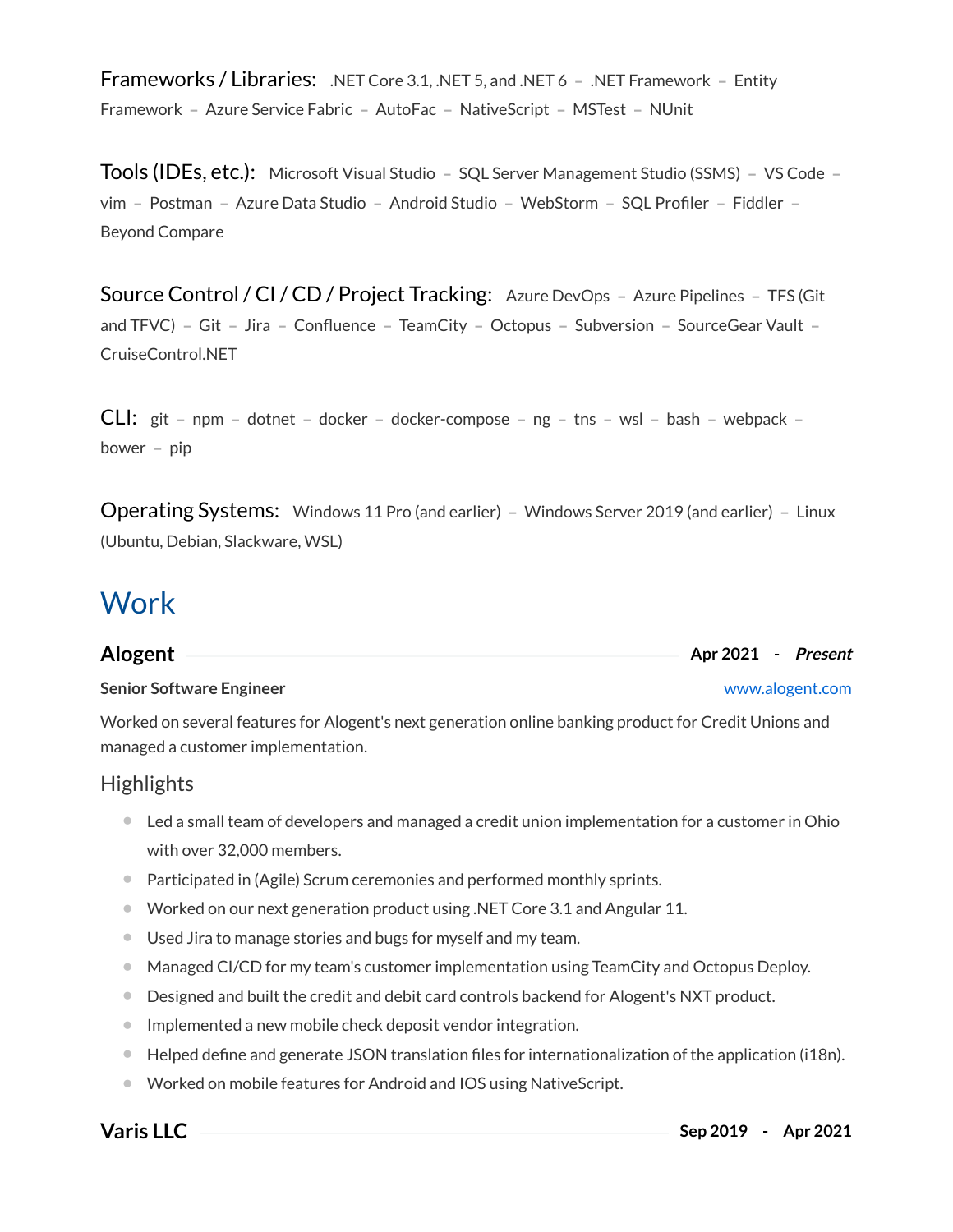### **Senior Software Developer** [www.varis1.com](http://www.varis1.com/)

Responsible for building full-stack software solutions to handle a large volume of incoming documents.

### **Highlights**

- Utilized C#, Azure Service Fabric, and Docker to build a series of micro-services which converts, OCRs, and processes a large continuous volume of inbound documents (thousands daily).
- Wrote a .NET 5 WPF-based monitoring/dashboard which displays live status and past stats of the document services.
- Wrote a WPF-based PDF/TIFF annotation editor using the AtalaSoft DotImage (WinForms) control. The WPF components use MVVM, dependency injection (w/ AutoFac).
- Used docker-compose to setup a GrayLog, Prometheus, AlertManager, and Grafana dashboard service. GrayLog is now used by all Varis applications and services for error handling.

### **BitCollectors Sep 2011 - Aug 2019**

### **Software Consultant** [www.bitcollectors.com](http://www.bitcollectors.com/)

Started BitCollecters with my wife in 2011 where our shared expertise in the software industry has been utilized to help several clients implement new custom software solutions or maintain existing ones.

### **Highlights**

- Created a new software product for Resource Action Program to manage inventory, clients, and shipments. Was responsible for designing and implementing the backend architecture using SQL Server, ASP.NET Core, and Onion architecture principals. Also handled the majority of development and architecture with the front-end Angular (v6) project.
- Handled the creation of various proof-of-concepts for the CEO and CIO of LifeMed ID, including integration of several biometric hardware SDKs into the WPF front-end. Also created an Android application using the Android SDK which could be used by healthcare providers and their patients to accurately identify patients. Regularly created UI and input automation scripts to automate patient searches within legacy EMR systems.  $\bullet$
- Worked with the project manager of Maranatha: Volunteers International to build a system that is used for managing hundreds of construction projects each year. The application is utilizing AngularJS, Microsoft SQL Server, and ASP.NET Web API.  $\bullet$

### **LifeMed ID Sep 2008 - May 2015**

### **Lead Software Engineer** [www.lifemedid.com](http://www.lifemedid.com/)

Led the design and development of their core product which assisted with healthcare provider registrations. The system acted as a "bolt-on" service that sat on top of their existing EMR software. It enables healthcare providers to register and issue identity tokens (smart cards, magstripe cards, biometrics, etc) to their patients to streamline future visits and positively identify the patient.

### **Highlights**